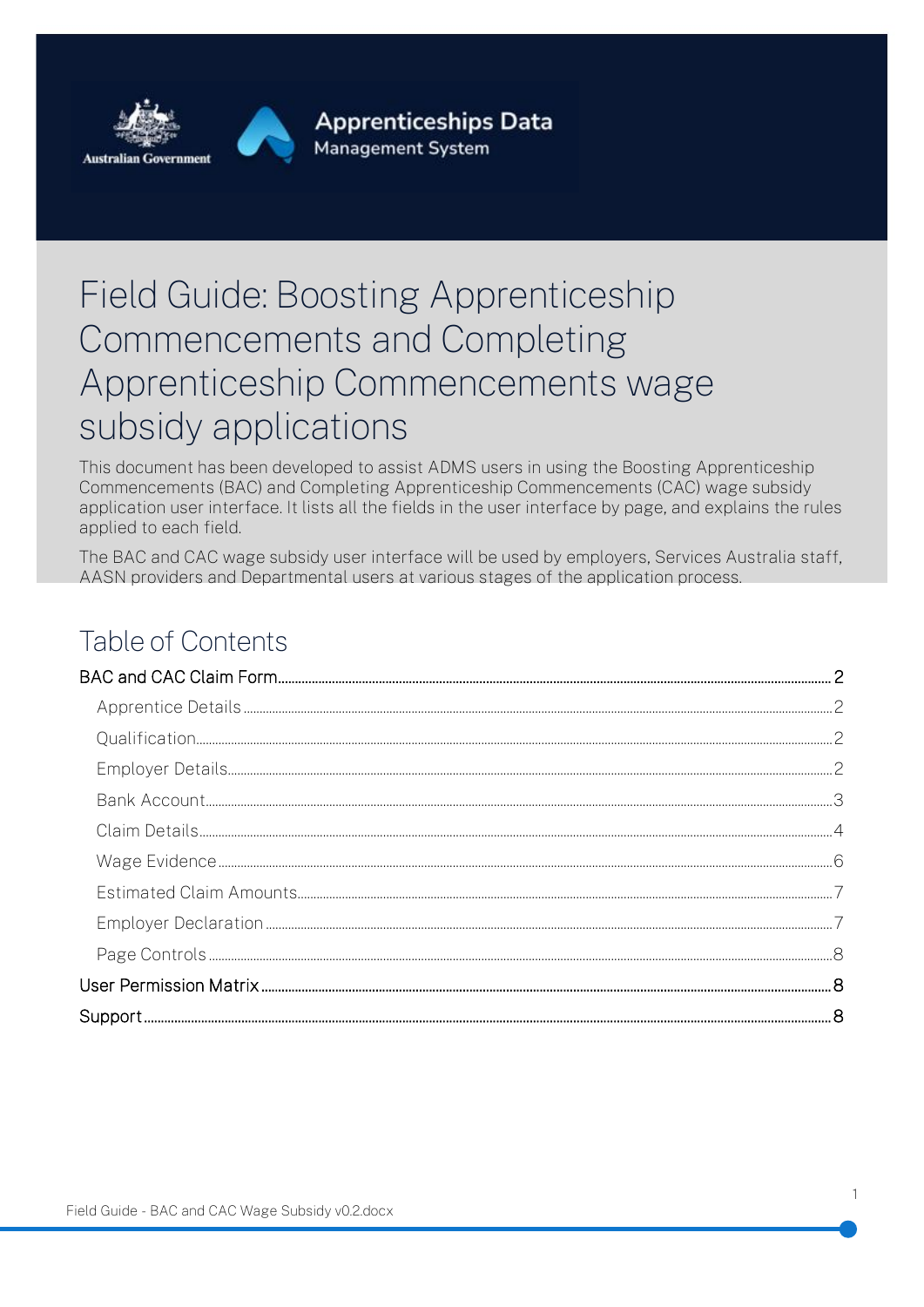# <span id="page-1-0"></span>BAC and CAC Claim Form

(\* Indicates a field is mandatory)

#### <span id="page-1-1"></span>Apprentice Details

| <b>Field Label</b> | <b>Description</b>                                                                           | <b>Business Rules</b>                                            |
|--------------------|----------------------------------------------------------------------------------------------|------------------------------------------------------------------|
| Application ID     | The application ID of the claim<br>will be displayed here.                                   | The values in this field will be auto<br>$\bullet$<br>populated. |
| Name               | The name of the apprentice the<br>application will be claimed for<br>will be displayed here. | The values in this field will be auto<br>populated.              |

#### <span id="page-1-2"></span>Qualification

| <b>Field Label</b>                            | <b>Description</b>                                                                                                                   | <b>Business Rules</b>                                                                                                                                                                                           |
|-----------------------------------------------|--------------------------------------------------------------------------------------------------------------------------------------|-----------------------------------------------------------------------------------------------------------------------------------------------------------------------------------------------------------------|
| Qualification<br>(Code, AQF Level<br>& Title) | The qualification of the<br>apprentice the application will<br>be claimed for will be displayed<br>here.                             | The values in this field will be auto<br>$\bullet$<br>populated.<br>The qualification details only appear<br>$\bullet$<br>for the employer.                                                                     |
| Commencement<br>date                          | The qualification<br>commencement date of the<br>apprentice the application will<br>be claimed for will be displayed<br>here.        | The values in this field will be auto<br>$\bullet$<br>populated.<br>The qualification details only appear<br>$\bullet$<br>for the employer.<br>The commencement date will appear<br>$\bullet$<br>as DD MM YYYY. |
| Expected<br>completion date                   | The expected qualification<br>completion date of the<br>apprentice the application will<br>be claimed for will be displayed<br>here. | The values in this field will be auto<br>$\bullet$<br>populated.<br>The qualification details only appear<br>$\bullet$<br>for the employer.<br>The completion date will appear as DD<br>$\bullet$<br>MM YYYY.   |

### <span id="page-1-3"></span>Employer Details

| Field Label                                       | <b>Description</b>                                                                   | <b>Business Rules</b>                                            |
|---------------------------------------------------|--------------------------------------------------------------------------------------|------------------------------------------------------------------|
| Is the employer a group<br>training organisation? | This field indicates<br>whether the employer is<br>a group training<br>organisation. | The values in this field will be auto<br>$\bullet$<br>populated. |
| <b>Business name</b>                              | The business name will<br>be displayed here.                                         | The values in this field will be auto<br>$\bullet$<br>populated. |
| <b>ABN</b>                                        | The ABN of the business<br>will be displayed here.                                   | The values in this field will be auto<br>populated.              |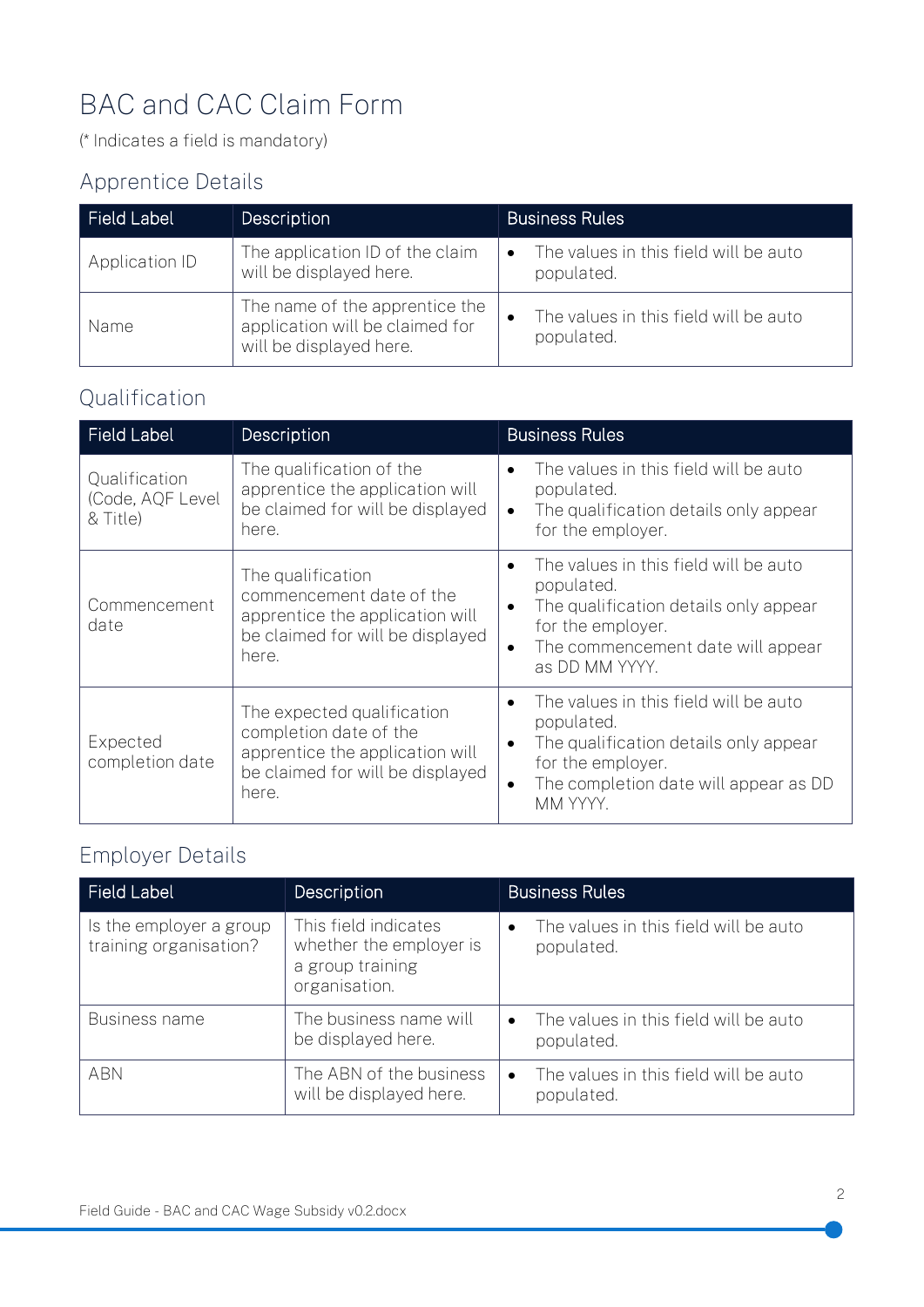| Workplace address on<br>the claim end date | The workplace address<br>of the will be displayed<br>here.               | The address should be accurate as at<br>$\bullet$<br>the date the claim period ends.<br>The values in this field will be auto<br>$\bullet$<br>populated.                          |
|--------------------------------------------|--------------------------------------------------------------------------|-----------------------------------------------------------------------------------------------------------------------------------------------------------------------------------|
| Employer contact name                      | The name of employer<br>contact will be displayed<br>here.               | The values in this field will be auto<br>$\bullet$<br>populated.                                                                                                                  |
| Employer email address                     | The email address for<br>the employer contact<br>will be displayed here. | The values in this field will be auto<br>$\bullet$<br>populated.<br>If there is no record of a mobile number<br>$\bullet$<br>in the Employer Profile, a '-' will be<br>displayed. |
| Employer contact<br>number                 | The phone number for<br>the employer contact<br>will be displayed here.  | The values in this field will be auto<br>$\bullet$<br>populated.<br>If there is no record of a phone number<br>$\bullet$<br>in the Employer Profile, a '-' will be<br>displayed.  |

#### <span id="page-2-0"></span>Bank Account

| <b>Field Label</b>                                           | Description                                                                                                                     | <b>Business Rules</b>                                                                                                                                                                                                                         |
|--------------------------------------------------------------|---------------------------------------------------------------------------------------------------------------------------------|-----------------------------------------------------------------------------------------------------------------------------------------------------------------------------------------------------------------------------------------------|
| Account name*                                                | The bank account name for the<br>employer will be displayed here.                                                               | The values in this field will be auto<br>$\bullet$<br>populated.                                                                                                                                                                              |
| Name of the<br>bank, Credit<br>union or Building<br>society* | The name of the bank, credit<br>union or building society for the<br>employer will be displayed here.                           | The values in this field will be auto<br>populated.                                                                                                                                                                                           |
| BSB*                                                         | The BSB for the employer's<br>bank account will be displayed<br>here.                                                           | The values in this field will be auto<br>populated.                                                                                                                                                                                           |
| Account<br>number*                                           | The account number for the<br>employer's bank account will be<br>displayed here.                                                | The values in this field will be auto<br>$\bullet$<br>populated.<br>Only the least 4 digits of the account<br>$\bullet$<br>number will be displayed.                                                                                          |
| Change                                                       | Click here to select another<br>bank account for the employer<br>from those previously<br>submitted to the Network<br>Provider. | The option to change bank account<br>$\bullet$<br>details only appears for the employer.<br>This option is only available if there are<br>$\bullet$<br>multiple bank accounts recorded in the<br>employer profile by the Network<br>Provider. |
| Change Bank<br>Account*                                      | Select the bank account into<br>which you would like to have<br>your wage subsidy paid.                                         | After the desired account is selected.<br>$\bullet$<br>you must click 'Update' to continue<br>with the claim application.                                                                                                                     |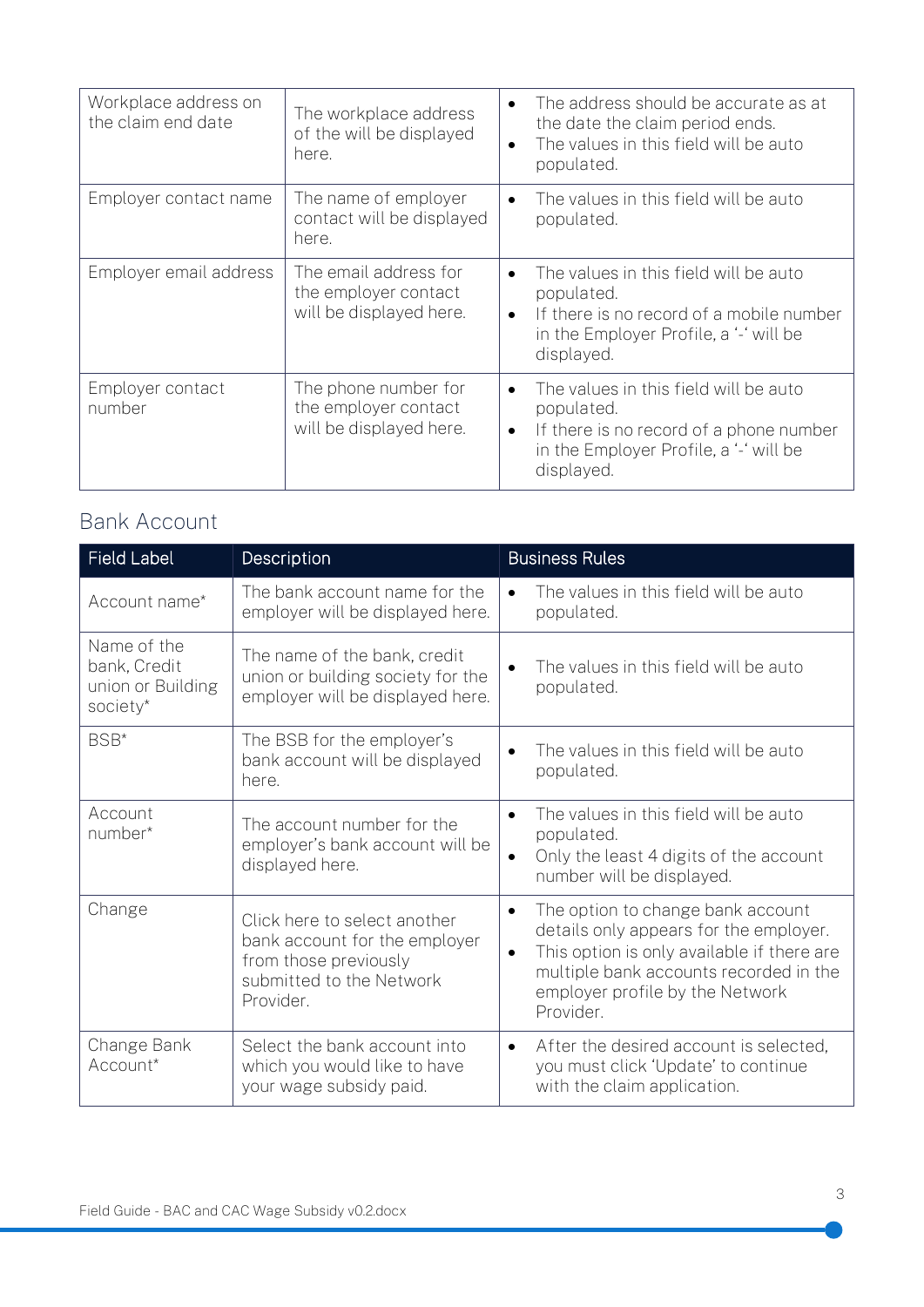### <span id="page-3-0"></span>Claim Details

| <b>Field Label</b>                                                                                                                                                                                                                                                                          | Description                                                                                                                              | <b>Business Rules</b>                                                                                                                                                                                                                                                                                                         |
|---------------------------------------------------------------------------------------------------------------------------------------------------------------------------------------------------------------------------------------------------------------------------------------------|------------------------------------------------------------------------------------------------------------------------------------------|-------------------------------------------------------------------------------------------------------------------------------------------------------------------------------------------------------------------------------------------------------------------------------------------------------------------------------|
| Date the<br>apprenticeship or<br>traineeship<br>commenced                                                                                                                                                                                                                                   | The date the apprenticeship or<br>traineeship commenced will be<br>displayed here.                                                       | The values in this field will be auto<br>$\bullet$<br>populated.                                                                                                                                                                                                                                                              |
| During the Claim<br>Period was the<br>apprenticeship or<br>traineeship<br>cancelled.<br>withdrawn or<br>completed?*                                                                                                                                                                         | Select whether the<br>apprenticeship or traineeship<br>was cancelled, withdrawn, or<br>completed.                                        |                                                                                                                                                                                                                                                                                                                               |
| Cancelled,<br>Withdrawn or<br>Completed Date*                                                                                                                                                                                                                                               | Enter the date apprenticeship<br>or traineeship was cancelled,<br>withdrawn, or completed or<br>select the date from the date<br>picker. | This field can only contain numbers and<br>$\bullet$<br>forward slashes (/).<br>This field must be presented in<br>$\bullet$<br>dd/mm/yyyy format.<br>The date picker can be used in place of<br>$\bullet$<br>entering the numbers into the date<br>field.<br>The date cannot be outside of the claim<br>$\bullet$<br>period. |
| Have you<br>received, or are<br>you in receipt of,<br>JobMaker Hiring<br>Credit, Boosting<br>cash flow for<br>employers,<br>Australian<br>Apprentice Wage<br>Subsidy (AAWS)<br>OR Jobactive<br><b>Wage Subsidies</b><br>for the<br>apprentice or<br>trainee during<br>this claim<br>period? | Select whether you receive any<br>other wage subsidy from the<br>Australian Government.                                                  |                                                                                                                                                                                                                                                                                                                               |
| More info                                                                                                                                                                                                                                                                                   | This button provides additional<br>information about relevant<br>wage subsidies.                                                         |                                                                                                                                                                                                                                                                                                                               |
| Wage Subsidy<br>you are<br>receiving*                                                                                                                                                                                                                                                       | Select the wage subsidy you<br>receive from the drop-down list.                                                                          |                                                                                                                                                                                                                                                                                                                               |
| Start Date*                                                                                                                                                                                                                                                                                 | Enter the date you began<br>receiving your other wage                                                                                    | This field can only contain numbers and<br>$\bullet$<br>forward slashes (/).                                                                                                                                                                                                                                                  |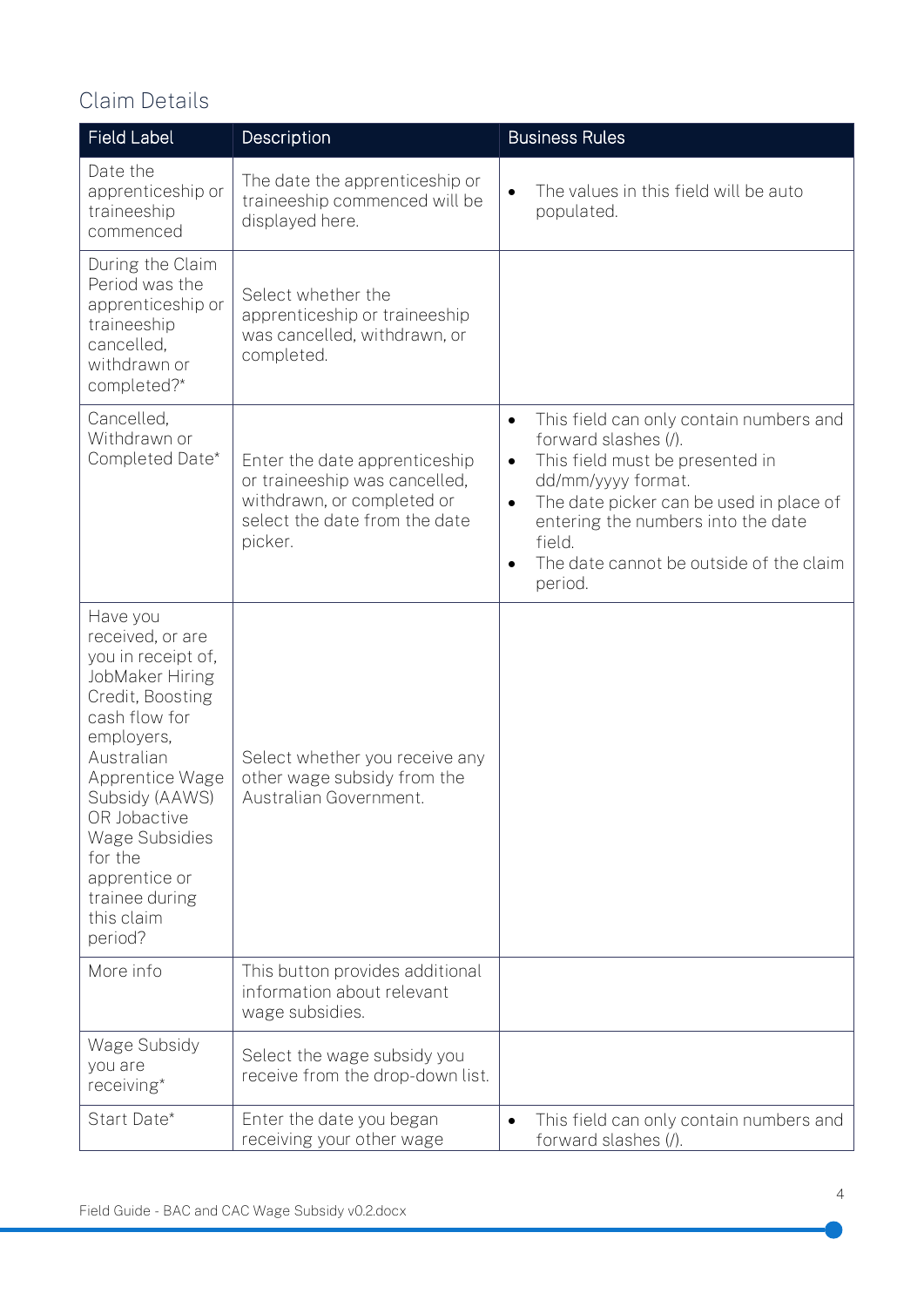|                                                                                                                                                                                                                                       | subsidy or select the date from<br>the date picker.                                                                                      | This field must be presented in<br>dd/mm/yyyy format.<br>The date picker can be used in place of<br>$\bullet$<br>entering the numbers into the date<br>field.<br>The date cannot be outside of the claim<br>period.                                                                                              |
|---------------------------------------------------------------------------------------------------------------------------------------------------------------------------------------------------------------------------------------|------------------------------------------------------------------------------------------------------------------------------------------|------------------------------------------------------------------------------------------------------------------------------------------------------------------------------------------------------------------------------------------------------------------------------------------------------------------|
| End Date*                                                                                                                                                                                                                             | Enter the date your other wage<br>subsidy ended or is due to end,<br>or completed or select the date<br>from the date picker.            | This field can only contain numbers and<br>$\bullet$<br>forward slashes (/).<br>This field must be presented in<br>$\bullet$<br>dd/mm/yyyy format.<br>The date picker can be used in place of<br>$\bullet$<br>entering the numbers into the date<br>field.<br>The date cannot be outside of the claim<br>period. |
| Trash can (icon)                                                                                                                                                                                                                      | Select the trash can icon to<br>delete the details you have<br>entered about receiving other<br>Australian Government wage<br>subsidies. |                                                                                                                                                                                                                                                                                                                  |
| Add another                                                                                                                                                                                                                           | Select this button to add<br>details about another wage<br>subsidy you receive for this<br>apprentice.                                   |                                                                                                                                                                                                                                                                                                                  |
| Have you<br>Previously<br>submitted<br>evidence that<br>training has<br>commenced?*<br>(Note: this<br>information is<br>usually provided<br>as part of a<br>commencement<br>$claim.)*$<br>More info (Icon) -<br>$(pop-up$<br>message) | Select whether you have<br>previously submitted a training<br>plan as part of a BAC or CAC<br>wage subsidy claim.                        | This field will not display if you have<br>$\bullet$<br>previously submitted a training plan.                                                                                                                                                                                                                    |
| More info                                                                                                                                                                                                                             | This button provides additional<br>information about submitting<br>evidence of training<br>commencement.                                 |                                                                                                                                                                                                                                                                                                                  |
| Evidence of<br>Training plan*                                                                                                                                                                                                         | Drag and drop or browse for the<br>file you would like to upload as<br>evidence of a training plan.                                      | This field will not display if you indicate<br>$\bullet$<br>you have previously submitted a<br>training plan.<br>Multiple documents can be added.                                                                                                                                                                |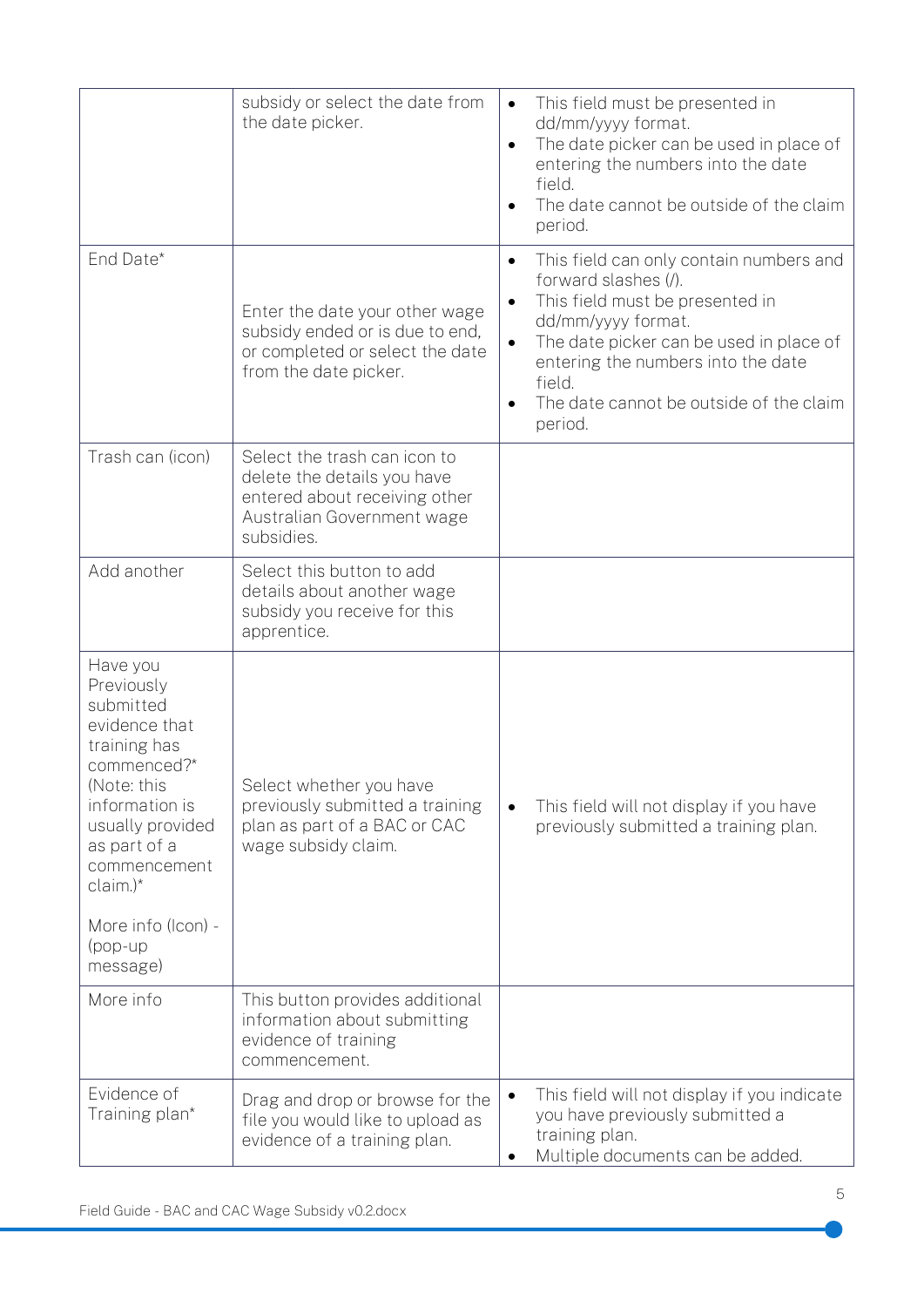## <span id="page-5-0"></span>Wage Evidence

| <b>Field Label</b> | Description                                                                             | <b>Business Rules</b>                                                                                                                                                                                                                                                                                                                                                                                                                     |
|--------------------|-----------------------------------------------------------------------------------------|-------------------------------------------------------------------------------------------------------------------------------------------------------------------------------------------------------------------------------------------------------------------------------------------------------------------------------------------------------------------------------------------------------------------------------------------|
| Wage Evidence*     | Drag and drop or browse for the<br>file/s you would like to upload<br>as wage evidence. | This field will not display if you indicate<br>you have previously submitted a<br>training plan.<br>Multiple documents can be added.<br>$\bullet$<br>Documents can be viewed and deleted.<br>Documents can be up to 5MB per file.<br>Total attachment size cannot exceed<br>$\bullet$<br>15MB.<br>Documents must be one of the<br>following file types: .jpeg, .jpg, .bmp,<br>.png, .tiff, .xls, .xlsx, .pdf, .doc, .docx,<br>.ppt, .pptx |
| Date From*         | Enter the start date for<br>payments made for the wage<br>evidence.                     | This field can only contain numbers and<br>forward slashes (/).<br>This field must be presented in<br>$\bullet$<br>dd/mm/yyyy format.<br>The date picker can be used in place of<br>$\bullet$<br>entering the numbers into the date<br>field.<br>The date can start before the claim<br>period as long as the wage evidence<br>covers part of the claim period.                                                                           |
| Date to*           | Enter the end date for<br>payments made for the wage<br>evidence.                       | This field can only contain numbers and<br>$\bullet$<br>forward slashes (/).<br>This field must be presented in<br>$\bullet$<br>dd/mm/yyyy format.<br>The date picker can be used in place of<br>$\bullet$<br>entering the numbers into the date<br>field.<br>The date can end after the claim period<br>as long as the wage evidence covers<br>part of the claim period.                                                                 |
| Amount*            | Enter the amount of wages for<br>the evidence you have<br>uploaded here.                |                                                                                                                                                                                                                                                                                                                                                                                                                                           |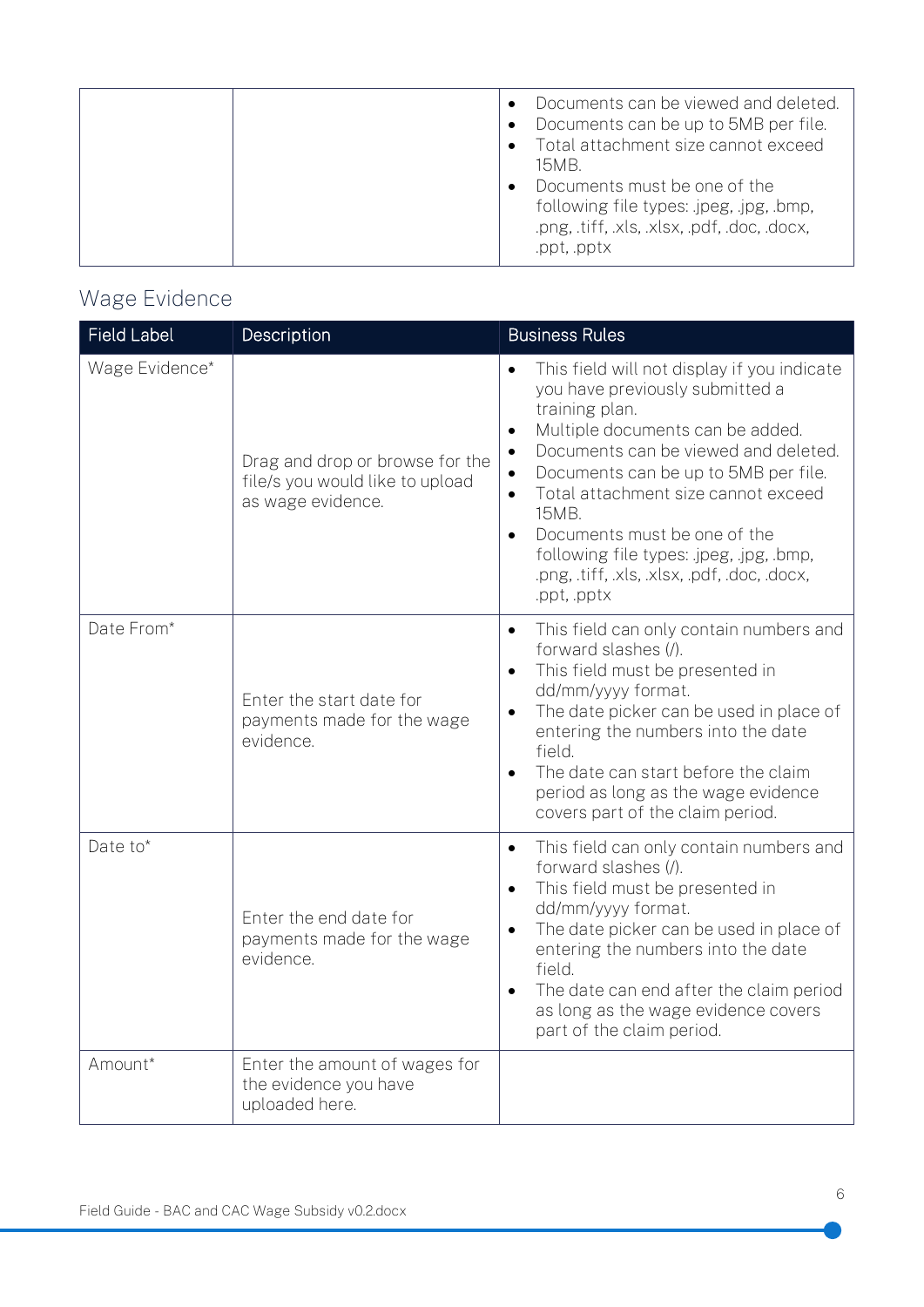#### <span id="page-6-0"></span>Estimated Claim Amounts

| <b>Field Label</b>  | Description                                                                          | <b>Business Rules</b>                                                                                         |
|---------------------|--------------------------------------------------------------------------------------|---------------------------------------------------------------------------------------------------------------|
| <b>BAC</b> estimate | The estimated value in dollars<br>for the BAC application will be<br>displayed here. | The system will generate this value<br>$\bullet$<br>based on the standard BAC calculation<br>criteria.        |
| CAC (10%)           | The estimated value in dollars<br>for the CAC application will be<br>displayed here. | The system will generate this value<br>$\bullet$<br>based on the standard CAC year 1<br>calculation criteria. |
| CAC (5%)            | The estimated value in dollars<br>for the CAC application will be<br>displayed here. | The system will generate this value<br>$\bullet$<br>based on the standard CAC year 2<br>calculation criteria. |

## <span id="page-6-1"></span>Employer Declaration

| <b>Field Label</b>                                                                                                                                                                                                                                                        | Description                                                                                                                                | <b>Business Rules</b>                                            |  |  |
|---------------------------------------------------------------------------------------------------------------------------------------------------------------------------------------------------------------------------------------------------------------------------|--------------------------------------------------------------------------------------------------------------------------------------------|------------------------------------------------------------------|--|--|
| <b>Employer Officer</b>                                                                                                                                                                                                                                                   | The name of the Employer<br>Officer submitting the claim<br>will appear here.                                                              | The values in this field will be auto<br>$\bullet$<br>populated. |  |  |
| Submitted on<br>this day                                                                                                                                                                                                                                                  | The current date will be<br>displayed here.                                                                                                | The values in this field will be auto<br>$\bullet$<br>populated. |  |  |
| I have read and<br>understood wage<br>Subsidy<br>Agreement*                                                                                                                                                                                                               | Check the box to indicate that<br>you have read and understood<br>the wage subsidy agreement.                                              |                                                                  |  |  |
| I am duly<br>authorised by the<br>Employer or<br><b>Group Training</b><br>Authority named<br>in this claim form<br>to make this<br>declaration and<br>enter in this<br>Wage Subsidy<br>Agreement on<br>the Employer or<br><b>Group Training</b><br>Authority's<br>behalf* | Check the box to indicate that<br>you are authorised to make the<br>declaration and submit the<br>claim on behalf of your<br>organisation. |                                                                  |  |  |
| On behalf of the<br>Employer or<br><b>Group Training</b><br>Authority named                                                                                                                                                                                               | Check the box to indicate that<br>you agree to all the terms and<br>conditions of the wage subsidy.                                        |                                                                  |  |  |